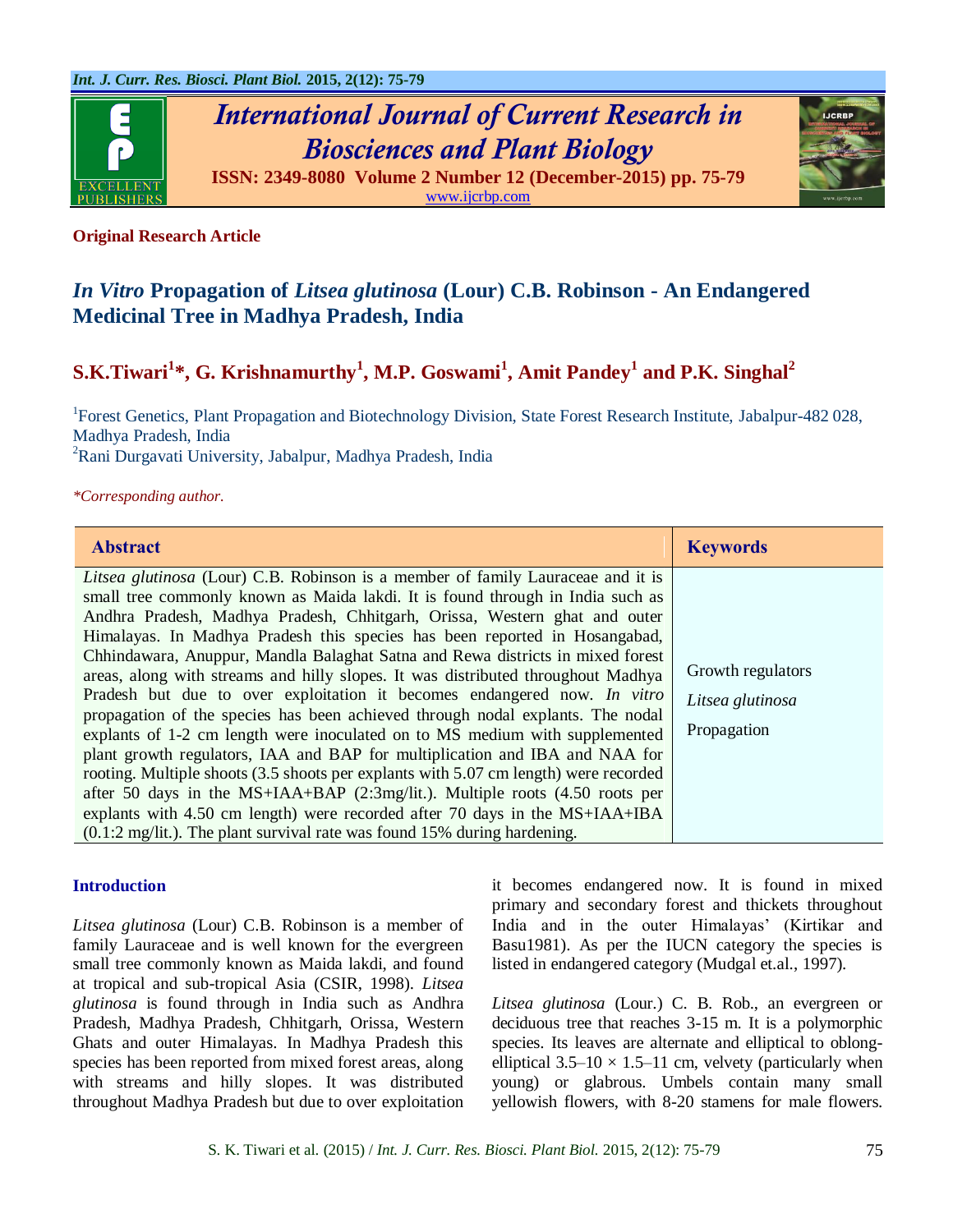Flowering occurs between March and June and fruits appear in September-October. Fruits are round and about 8 mm or less in diameter. The tree is able to reproduce vegetatively: over half of the stems are produced by vegetative reproduction, mostly root-suckering [\(Rabena,](http://www.feedipedia.org/node/17296)  [201](http://www.feedipedia.org/node/17296)0).

*Litsea glutinosa* is a multipurpose, fast-growing tree. The leaves are chopped and soaked in water to make plaster in the Northern Philippines. While *Litsea glutinosa* gives a poor timber due to a low wood density, it is often used as fuel [\(Rabena, 2008\)](http://www.feedipedia.org/node/17296). The species is highly recalcitrant in nature as the seeds are very small in size and the seed germination is also very poor (Soerianegara, 1995). It is a good coppicer and new shoots sprouting from damaged adventitious buds (called coppice shoots) are mainly used for propagation (Training manual, 2002).

The conventional propagation is hampered due to low seed viability and no rooting of vegetative cuttings (Rabena, 2010). Thus there is need for alternative in vitro propagation method for large scale multiplication, improvement and conservation of the species. The objective of the study was to develop a procedure for its micropropagation.

## **Materials and methods**

The study was carried out in the plant tissue culture laboratory at State forest research, Jabalpur, India.

# **Planting material**

The planting material cuttings were collected from different agro climatic zone of M.P. and planted in mist chamber. Single nodal segment of 1.5-2.5 cm length were collected from cutting and used as explants. The explants were washed with 2% liquid detergent Extran (MERCK) for 5-6 min solution to removing dust particles. This was followed by the treatment of 1% solution of Bavistin (BASF, Mumbai) broad spectrum fungicides for 5-10 min to minimize fungal contamination and then, these were washed 3-4 time distilled water. The washed explants were sterilized for 1-9 min. with mercuric chlorite (Hi-Media, Mumbai, India). After the HgCl2 treatment explants were washed with sterilized distilled water for 3-4 times under laminar air flow cabinet. Explants were inoculated in culture tube containing Murashige and Skoog (1962) with supplemented auxin and cytokinin. Culture was kept in culture room at  $25\pm2^{\circ}$  and light for 16 h photo period. Observation recorded every 10 days.

# **Results and discussion**

The data presented in Table 1 indicated that  $HgCl<sub>2</sub>$ concentration 0.1% and timing of the concentration is important factor for reducing contamination. The percentage of contamination–free explants varied from 30-100%. The lowest value (30%) was recorded with 4 min. treatment (0.1%) whereas the highest value (100%) was obtained with 7 min. treatment.

**Treatment duration (min.) No. of explants Rate of contamination (After days of treatment)**<br>  $4^{\text{th}}$  **c**  $6^{\text{th}}$  **g**<sup>th</sup> **z**  $6^{\text{th}}$  **c**  $10^{\text{th}}$  **c** explants after ten days ( **explants after ten days (%)**<br>  $\frac{6^{th}}{9}$  **2**<sup>th</sup> **2**<sup>th</sup> **2**<sup>th</sup> **10**<sup>th</sup> **2**<sup>th</sup> **2**<sup>th</sup> **2**<sup>th</sup> **2**<sup>t</sup><sub>0</sub><sup>th</sup> **2**<sup>t</sup><sub>0</sub><sup>th</sup> **2**<sup>t</sup><sub>0</sub><sup>t</sup><sub>0</sub><sup>t</sup><sup>1</sup> *0*<sup>t</sup>  $2<sup>nd</sup>$  $t<sup>th</sup>$  **6<sup>th</sup> 8 th 10th**  $1 \t 10 \t - \t 6 \t 9 \t 10 \t 10 \t 0$ 2 10  $-$  5 10 10 10 0  $3 \t\t\t 10 \t\t - \t3 \t6 \t9 \t10 \t0$ 4 10 - 2 5 7 7 7 30  $5 \t\t\t 10 \t\t - \t\t - \t\t 1 \t 4 \t 5 \t\t 50$ 6 10 - - 1 1 1 1 90 7 10 - - - - - - - 100 8 10 - - - - - - - 100\* 9 10 - - - - - - - 100\*\*

**Table 1. Effect of HgCl<sup>2</sup> (0.1%) treatment period on sterilization of nodal segments of** *Litsea glutinosa.*

--Indicate no contamination; \*Indicate culture death due to tissue killing; (\* 60-80%)(\*\*80-100%)

## **Shoot multiplication**

Shoot induction was recorded after 10 days of fresh culturing. But Multiple shoots (3.60 shoots per explants with 5.12 cm length) were recorded after 50 days (Table 2) in the MS+IAA+BAP (2:3mg/lit.). The shoot multiplication stage of *Litsea glutinosa* is shown in Fig. 1(A).

#### *In vitro* **rooting**

Root induction was recorded after 20 days of sub culturing. But Multiple roots (4.50 roots per explants with 4.50 cm length) were recorded after 70 days (Table 3) in the MS+IAA+IBA (0.1:2 mg/lit.). The rooting stage of *Litsea glutinosa* is shown in Fig. 1(B).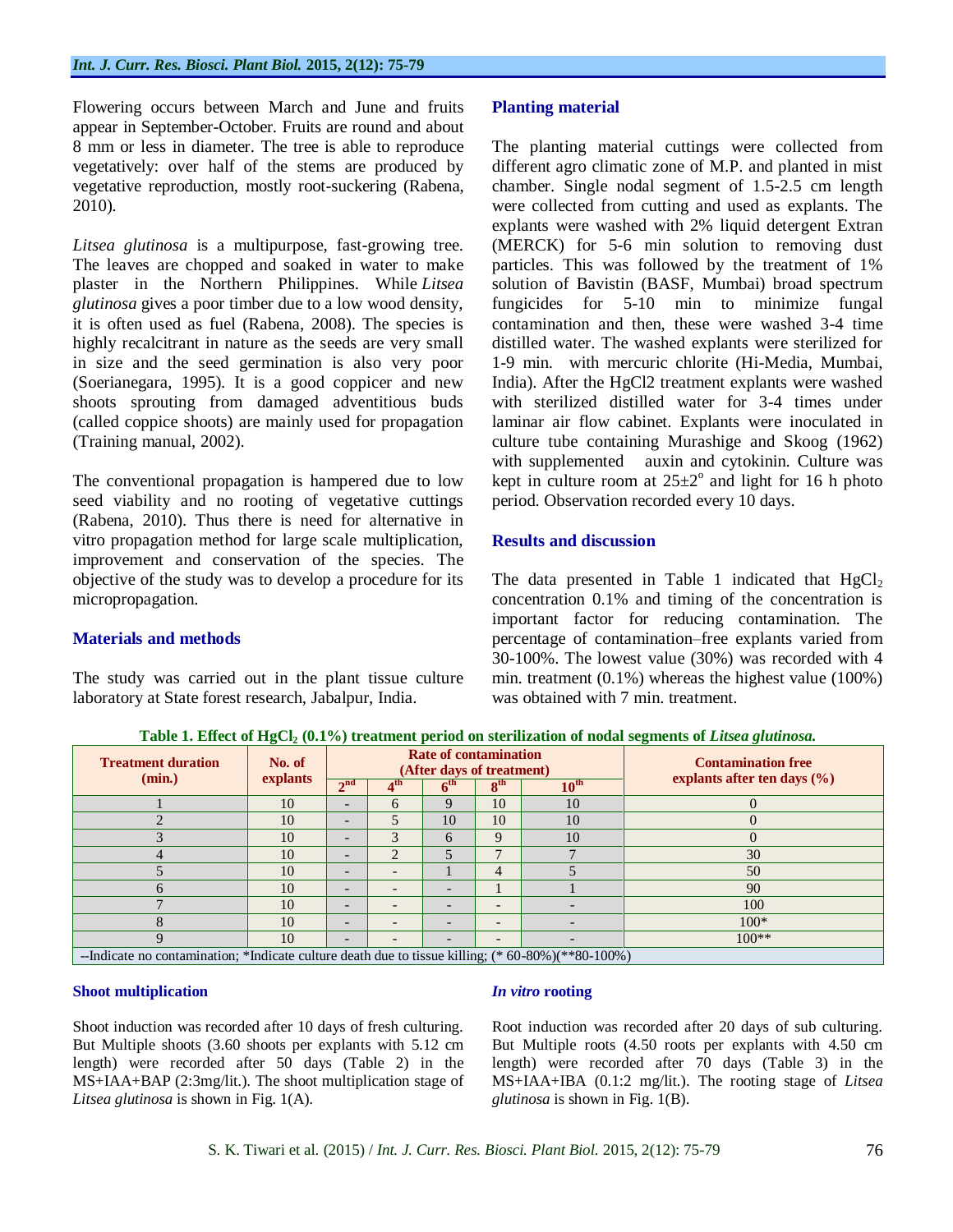| <b>Parameter</b> | <b>Treatments/</b><br><b>PGRs</b><br>combination | No. | <b>Mean</b> | Std.<br><b>Deviation</b> | Std.<br><b>Error</b> | 95% Confidence<br>interval for Mean |                              | <b>Minimum</b> | <b>Maximum</b> |
|------------------|--------------------------------------------------|-----|-------------|--------------------------|----------------------|-------------------------------------|------------------------------|----------------|----------------|
|                  | $IAA+BAP$                                        |     |             |                          |                      | Lower<br><b>Bound</b>               | <b>Upper</b><br><b>Bound</b> |                |                |
| Shoot no.        | $T1$ (2:3 mg/lit)                                | 3   | 3.5700      | 0.03000                  | 0.01732              | 3.4955                              | 3.6445                       | 3.54           | 3.60           |
|                  | T2(2:4mg/lit)                                    | 3   | 2.0000      | 0.10000                  | 0.05774              | 1.7516                              | 2.2484                       | 1.90           | 2.10           |
|                  | $T3(2:5 \text{ mg}/\text{lit})$                  | 3   | 1.5200      | 0.02000                  | 0.01155              | 1.4703                              | 1.5697                       | 1.50           | 1.54           |
|                  | Total                                            | 9   | 2.3633      | 0.93008                  | 0.31003              | 1.6484                              | 3.0783                       | 1.50           | 3.60           |
| Length           | T1(2:3 mg/lit)                                   | 3   | 5.0700      | 0.07000                  | 0.04041              | 4.8961                              | 5.2439                       | 4.99           | 5.12           |
|                  | T2(2:4mg/lit)                                    | 3   | 5.2100      | 0.01000                  | 0.00577              | 5.1852                              | 5.2348                       | 5.20           | 5.22           |
|                  | $T3(2:5 \text{ mg}/\text{lit})$                  | 3   | 3.8700      | 0.01000                  | 0.00577              | 3.8452                              | 3.8948                       | 3.86           | 3.88           |
|                  | Total                                            | 9   | 4.7167      | 0.63889                  | 0.21296              | 4.2256                              | 5.2078                       | 3.86           | 5.22           |

**Table 2A.** *In vitro* **multiplication of** *Litsea glutinosa* **(Oneway ANOVA).**

#### **Table 2B.** *In vitro* **multiplication of** *Litsea glutinosa* **(Post Hoc Tests, LSD).**

| <b>Dependent</b>                                       | (I) Treatments | (J) Treatments | <b>Mean Difference</b><br>$(I-J)$ | <b>Std. Error</b> |       | 95% Confidence Interval |                    |  |  |
|--------------------------------------------------------|----------------|----------------|-----------------------------------|-------------------|-------|-------------------------|--------------------|--|--|
| <b>Variable</b>                                        |                |                |                                   |                   | Sig.  | <b>Lower Bound</b>      | <b>Upper Bound</b> |  |  |
| Shoot no.                                              | T1             | T2             | $1.57000$ (*)                     | 0.05011           | 0.000 | 1.4474                  | 1.6926             |  |  |
|                                                        |                | T <sub>3</sub> | $2.05000$ (*)                     | 0.05011           | 0.000 | 1.9274                  | 2.1726             |  |  |
|                                                        | T2             | T1             | $-1.57000$ (*)                    | 0.05011           | 0.000 | $-1.6926$               | $-1.4474$          |  |  |
|                                                        |                | T <sub>3</sub> | $0.48000$ (*)                     | 0.05011           | 0.000 | 0.3574                  | 0.6026             |  |  |
|                                                        | T <sub>3</sub> | T1             | $-2.05000$ (*)                    | 0.05011           | 0.000 | $-2.1726$               | $-1.9274$          |  |  |
|                                                        |                | T <sub>2</sub> | $-0.48000$ (*)                    | 0.05011           | 0.000 | $-0.6026$               | $-0.3574$          |  |  |
| Length                                                 | T1             | T2             | $-0.14000$ (*)                    | 0.03367           | 0.006 | $-0.2224$               | $-0.0576$          |  |  |
|                                                        |                | T <sub>3</sub> | $1.20000$ (*)                     | 0.03367           | 0.000 | 1.1176                  | 1.2824             |  |  |
|                                                        | T2             | T1             | $0.14000$ (*)                     | 0.03367           | 0.006 | 0.0576                  | 0.2224             |  |  |
|                                                        |                | T <sub>3</sub> | $1.34000$ (*)                     | 0.03367           | 0.000 | 1.2576                  | 1.4224             |  |  |
|                                                        | T <sub>3</sub> | T1             | $-1.20000$ (*)                    | 0.03367           | 0.000 | $-1.2824$               | $-1.1176$          |  |  |
|                                                        |                | T2             | $-1.34000$ (*)                    | 0.03367           | 0.000 | $-1.4224$               | $-1.2576$          |  |  |
| * The mean difference is significant at the .05 level. |                |                |                                   |                   |       |                         |                    |  |  |

## **Table 3A.** *In vitro* **rooting response in** *Litsea glutinosa* **(Oneway ANOVA).**

| <b>Parameter</b> | <b>Treatments/PGRs</b><br>combination | No. | <b>Mean</b> | Std.<br><b>Deviation</b> | Std.         | 95% Confidence<br><b>Interval for Mean</b> |                              | <b>Minimum</b> | <b>Maximum</b> |
|------------------|---------------------------------------|-----|-------------|--------------------------|--------------|--------------------------------------------|------------------------------|----------------|----------------|
|                  |                                       |     |             |                          | <b>Error</b> | <b>Lower</b><br><b>Bound</b>               | <b>Upper</b><br><b>Bound</b> |                |                |
| Root No.         | $t = IBA$ 1 mg/lit.                   | 3   | 2.0000      | 0.50000                  | 0.28868      | 0.7579                                     | 3.2421                       | 1.50           | 2.50           |
|                  | $t2 = IBA 2mg/lit.$                   | 3   | 4.0000      | 0.50000                  | 0.28868      | 2.7579                                     | 5.2421                       | 3.50           | 4.50           |
|                  | $t3 = IBA 3mg/lit.$                   | 3   | 3.0000      | 0.50000                  | 0.28868      | 1.7579                                     | 4.2421                       | 2.50           | 3.50           |
|                  | Total                                 | 9   | 3.0000      | 0.96825                  | 0.32275      | 2.2557                                     | 3.7443                       | 1.50           | 4.50           |
| Root length      | $t = IBA$ 1 mg/lit.                   | 3   | 2.0000      | 0.50000                  | 0.28868      | 0.7579                                     | 3.2421                       | 1.50           | 2.50           |
|                  | $t2 = IBA$ 2mg/lit.                   | 3   | 4.0000      | 0.50000                  | 0.28868      | 2.7579                                     | 5.2421                       | 3.50           | 4.50           |
|                  | $t3 = IBA 3mg/lit.$                   | 3   | 3.0000      | 0.50000                  | 0.28868      | 1.7579                                     | 4.2421                       | 2.50           | 3.50           |
|                  | Total                                 | 9   | 3.0000      | 0.96825                  | 0.32275      | 2.2557                                     | 3.7443                       | 1.50           | 4.50           |
| Shoot length     | $t = IBA$ 1 mg/lit.                   | 3   | 3.6500      | 0.05196                  | 0.03000      | 3.5209                                     | 3.7791                       | 3.62           | 3.71           |
|                  | $t2 = IBA 2mg/lit$ .                  | 3   | 4.6133      | 1.62562                  | 0.93855      | 0.5751                                     | 8.6516                       | 3.64           | 6.49           |
|                  | $t3 = IBA 3mg/lit.$                   | 3   | 6.2100      | 0.45211                  | 0.26102      | 5.0869                                     | 7.3331                       | 5.69           | 6.51           |
|                  | Total                                 | 9   | 4.8244      | 1.40225                  | 0.46742      | 3.7466                                     | 5.9023                       | 3.62           | 6.51           |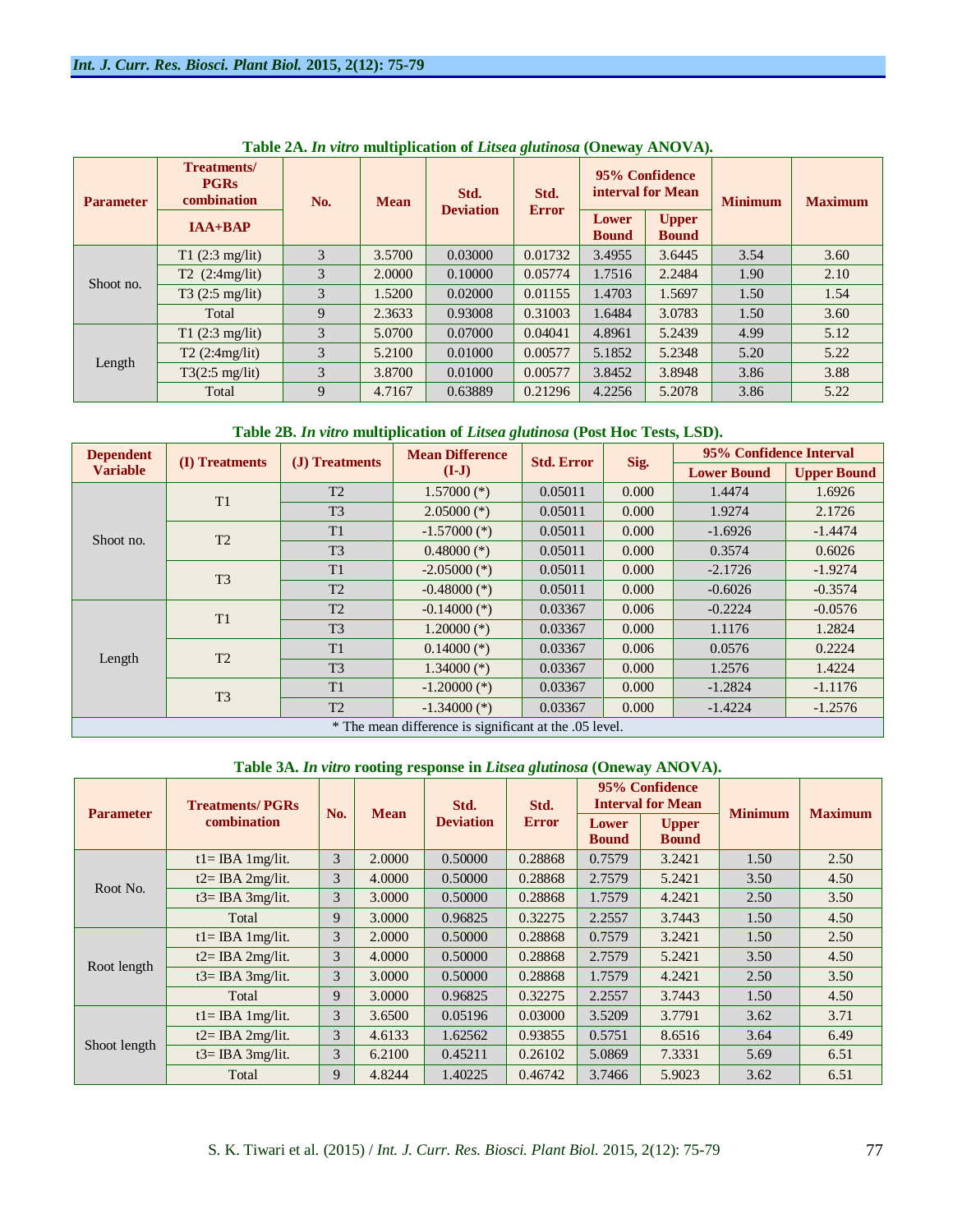|                                                        |                      |                     |                                   | <b>Std. Error</b> | Sig.  | 95% Confidence Interval |              |  |  |  |
|--------------------------------------------------------|----------------------|---------------------|-----------------------------------|-------------------|-------|-------------------------|--------------|--|--|--|
| <b>Dependent</b><br><b>Variable</b>                    | (I) Treatments       | (J) Treatments      | <b>Mean Difference</b><br>$(I-J)$ |                   |       | Lower                   | <b>Upper</b> |  |  |  |
|                                                        |                      |                     |                                   |                   |       | <b>Bound</b>            | <b>Bound</b> |  |  |  |
|                                                        | $t = IBA 1mg/lit.$   | $t2 = IBA 2mg/lit.$ | $-2.00000(*)$                     | 0.40825           | 0.003 | $-2.9989$               | $-1.0011$    |  |  |  |
|                                                        |                      | $t3 = IBA 3mg/lit.$ | $-1.00000(*)$                     | 0.40825           | 0.050 | $-1.9989$               | $-0.0011$    |  |  |  |
| Root no.                                               |                      | $t = IBA$ 1 mg/lit. | $2.00000(*)$                      | 0.40825           | 0.003 | 1.0011                  | 2.9989       |  |  |  |
|                                                        | $t2 = IBA 2mg/lit$ . | $t3 = IBA 3mg/lit.$ | $1.00000(*)$                      | 0.40825           | 0.050 | 0.0011                  | 1.9989       |  |  |  |
|                                                        | $t3 = IBA 3mg/lit.$  | $t = IBA$ 1 mg/lit. | $1.00000(*)$                      | 0.40825           | 0.050 | 0.0011                  | 1.9989       |  |  |  |
|                                                        |                      | $t2=$ IBA 2mg/lit.  | $-1.00000(*)$                     | 0.40825           | 0.050 | $-1.9989$               | $-0.0011$    |  |  |  |
|                                                        | $t = IBA 1mg/lit.$   | $t2=$ IBA 2mg/lit.  | $-2.00000(*)$                     | 0.40825           | 0.003 | $-2.9989$               | $-1.0011$    |  |  |  |
|                                                        |                      | $t3 = IBA$ 3mg/lit. | $-1.00000(*)$                     | 0.40825           | 0.050 | $-1.9989$               | $-0.0011$    |  |  |  |
|                                                        | $t2 = IBA 2mg/lit$ . | $t = IBA$ 1 mg/lit. | $2.00000(*)$                      | 0.40825           | 0.003 | 1.0011                  | 2.9989       |  |  |  |
| Root length                                            |                      | $t3 = IBA 3mg/lit.$ | $1.00000(*)$                      | 0.40825           | 0.050 | 0.0011                  | 1.9989       |  |  |  |
|                                                        | $t3 = IBA 3mg/lit.$  | $t = IBA$ 1mg/lit.  | $1.00000(*)$                      | 0.40825           | 0.050 | 0.0011                  | 1.9989       |  |  |  |
|                                                        |                      | $t2 = IBA 2mg/lit.$ | $-1.00000(*)$                     | 0.40825           | 0.050 | $-1.9989$               | $-0.0011$    |  |  |  |
| Shoot length                                           | $t = IBA 1mg/lit.$   | $t2 = IBA 2mg/lit.$ | $-0.96333$                        | 0.79579           | 0.272 | $-2.9105$               | 0.9839       |  |  |  |
|                                                        |                      | $t3 = IBA 3mg/lit.$ | $-2.56000(*)$                     | 0.79579           | 0.018 | $-4.5072$               | $-0.6128$    |  |  |  |
|                                                        | $t2 = IBA 2mg/lit.$  | $t = IBA 1mg/lit.$  | 0.96333                           | 0.79579           | 0.272 | $-0.9839$               | 2.9105       |  |  |  |
|                                                        |                      | $t3 = IBA$ 3mg/lit. | $-1.59667$                        | 0.79579           | 0.092 | $-3.5439$               | 0.3505       |  |  |  |
|                                                        | $t3 = IBA 3mg/lit.$  | $t = IBA$ 1mg/lit.  | $2.56000(*)$                      | 0.79579           | 0.018 | 0.6128                  | 4.5072       |  |  |  |
|                                                        |                      | $t2 = IBA 2mg/lit.$ | 1.59667                           | 0.79579           | 0.092 | $-0.3505$               | 3.5439       |  |  |  |
| * The mean difference is significant at the .05 level. |                      |                     |                                   |                   |       |                         |              |  |  |  |

**Table 3B.** *In vitro* **rooting response in** *Litsea glutinosa* **(Post Hoc Tests LSD).**



## **Hardening of** *in vitro* **regenerated shoots**

The *in vitro* regenerated shoots were carefully washed in running tap water, so as to remove media from the

surface of the roots. Plantlet placed on mixture sand, soil and FYM (1:1:1) were used for the hardening and covered with bottles for 2-3 days for maintaining humidity. The plant survival rate was found 15% during hardening. The temperature of the mist chamber was ranged between  $35 \pm 5^{\circ}$ C with relative humidity of 80 to 90% (Fig. 1C).

## **Conclusion**

The present study, *in vitro* micropropagation protocol was developed through nodal explants of *Litsea glutinosa*. High frequency of multiplication of shoot after 50 days (3.5 shoots per explants with 5.07 cm length) was obtained from nodal shoot segment in MS medium with IAA+BAP (2:3mg/lit.).

#### **References**

- Abdullah CSIR, 1998. The Wealth of India. Vol. VI. New Delhi.
- Kirtikar, K., Basu, B., 1981. Indian medicinal plants and the nature of its genuine saponin. Phytochem. 2, 887-892.
- Mudgal, V., Khanna, K.K., Hajra, P.K., 1997. Flora of Madhya Pradesh. Vol.2. Botanical Survey of India, Calcutta. 681p.
- Murashige, T., Skoog, F., 1962. Clonal crops through tissue culture. Springer-Verlag, Berlin. pp.392-403.